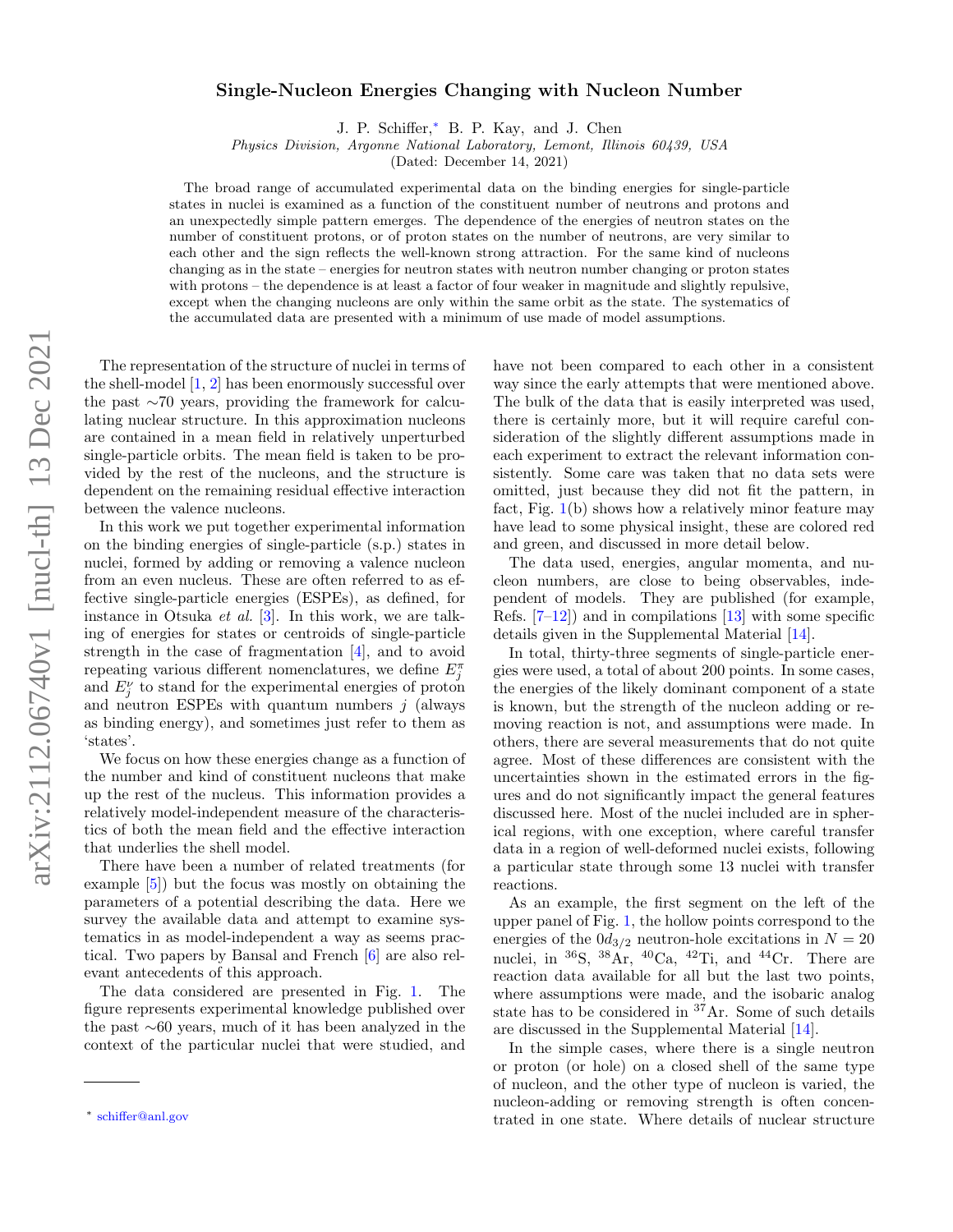

<span id="page-1-0"></span>FIG. 1. Effective energies  $(E_j^{\pi,\nu})$  plotted in terms of absolute binding energies on the target as a function of the changing number of protons or neutrons. The points corresponding to one state are connected by lines. Each segment is labeled as to the configuration of the state studied. Data from purely hole states are open circles, others are filled symbols. In (a), the changing nucleons are of the other kind to the state tracked (np interaction) and in (b), the changing nucleons are the same kind as in the state studied (the interaction is  $T = 1$ ) segments where only the occupancy of the state in question is changing are shown in green, those where occupancies are changing in several orbitals for the segment are in red. For the data in panel (b) an approximate Coulomb correction is applied to the proton states.

may be more complicated, and the s.p. degree of freedom is fragmented, the spectroscopic-factor weighted centroid energies are taken [\[4\]](#page-4-3). Hole states are treated on the same basis as particle states. The energies are with respect to zero binding, thus always negative.

These segments in Fig. [1\(](#page-1-0)a) are approximately parallel and moving downward, becoming more bound, with added nucleons. The horizontal scale is logarithmic. Where measured, the segments for particle and hole states are almost contiguous. Some of the minor variations in slope are caused by the specific j-dependence of the tensor force, that has been investigated extensively

<span id="page-1-1"></span>TABLE I. The logarithmic derivative of the  $E_j^{\pi,\nu}$  with respect to nucleon number.

| Slope                              | $dE_i^{\pi,\nu}/d(\ln N)$ (MeV) |
|------------------------------------|---------------------------------|
| Average $(np)$                     | $-21.3(3.7)$                    |
| Average $(T = 1)$ , one orbit      | $-4.1(1.3)$                     |
| Average $(T = 1)$ , several orbits | $+4.6(1.5)$                     |

in connection with changing shell structure [\[15\]](#page-4-10).

Fig.  $1(b)$  $1(b)$  shows the data, where the *same* species of nucleons are varied as the ESPEs tracked, the values for  $E_j^{\pi,\nu}$  are derived by combining the energies of particle and hole excitations, taken as the energy centroids of the nucleon-adding and -removing strengths as defined by Baranger [\[16\]](#page-4-11):  $E_j = E_j^+ G_j^+ + E_j^- G_j^-$ . Here  $E_j'^{\pm}$  are the centroid energies for adding or removing a nucleon, and  $G^{\pm}$  are the summed strengths, with  $G_j^+ + G_j^- = 1.0$ .

This procedure has to be used only when the nucleons varying are of the same species as that of the state studied, and their occupancy may be changing either along with those for other orbitals, as in the strings of Ni or Sn isotopes for neutron states when  $N$  is changing, or only the occupancy of that orbital, as for  $\nu 0f_{7/2}$  in the Ca isotopes.

The slopes of all these segments are much less steep than those in Fig.  $1(a)$  $1(a)$ , and are shown in different colors, depending on whether only nucleons in the same orbit as the state followed are changing, or the occupancies of several are changing. They are clearly different.

Since the segments shown in Fig. [1\(](#page-1-0)b) involve one type of nucleon, only the  $T = 1$  interaction can play a role in the data. An approximate correction to remove Coulomb effects (discussed in the Supplemental Material [\[14\]](#page-4-9)) has been applied to the cases where  $Z$  is changing for proton states in order to allow a meaningful comparison between neutron and proton data, but higher-order Coulomb effects (e.g. changing radius because of added nucleons) are complex, and no corrections were made.

In one case, the neutron  $0d_{3/2}$  holes in the Ca isotopes, the sequence of energies shows a break at  $N = 20$ , where this orbit is filled. The sequence is split at the shell closure, the data below  $N = 20$  are separated from the data above. While the  $0d_{3/2}$  orbit is filling, the slope shows the characteristic downward trend, as in all the cases where only the orbit considered is changing its occupancy. Above  $N = 20$ , as the  $0f_{7/2}$  orbit fills, the slope is upward, as is always the case when the occupancy of more than the state studied is changing its occupancy. This is the only case of a sequence spanning two regions.

From Fig. [1\(](#page-1-0)a) it is clear that the influence of added neutrons on proton states, or of added protons on neutron states is strongly attractive. This feature has been qualitatively recognized for a long time and is certainly recognized in the semi-empirical mass formula [\[17,](#page-4-12) [18\]](#page-4-13), where the appearance of an asymmetry term in the expression reflects this. The effective interaction between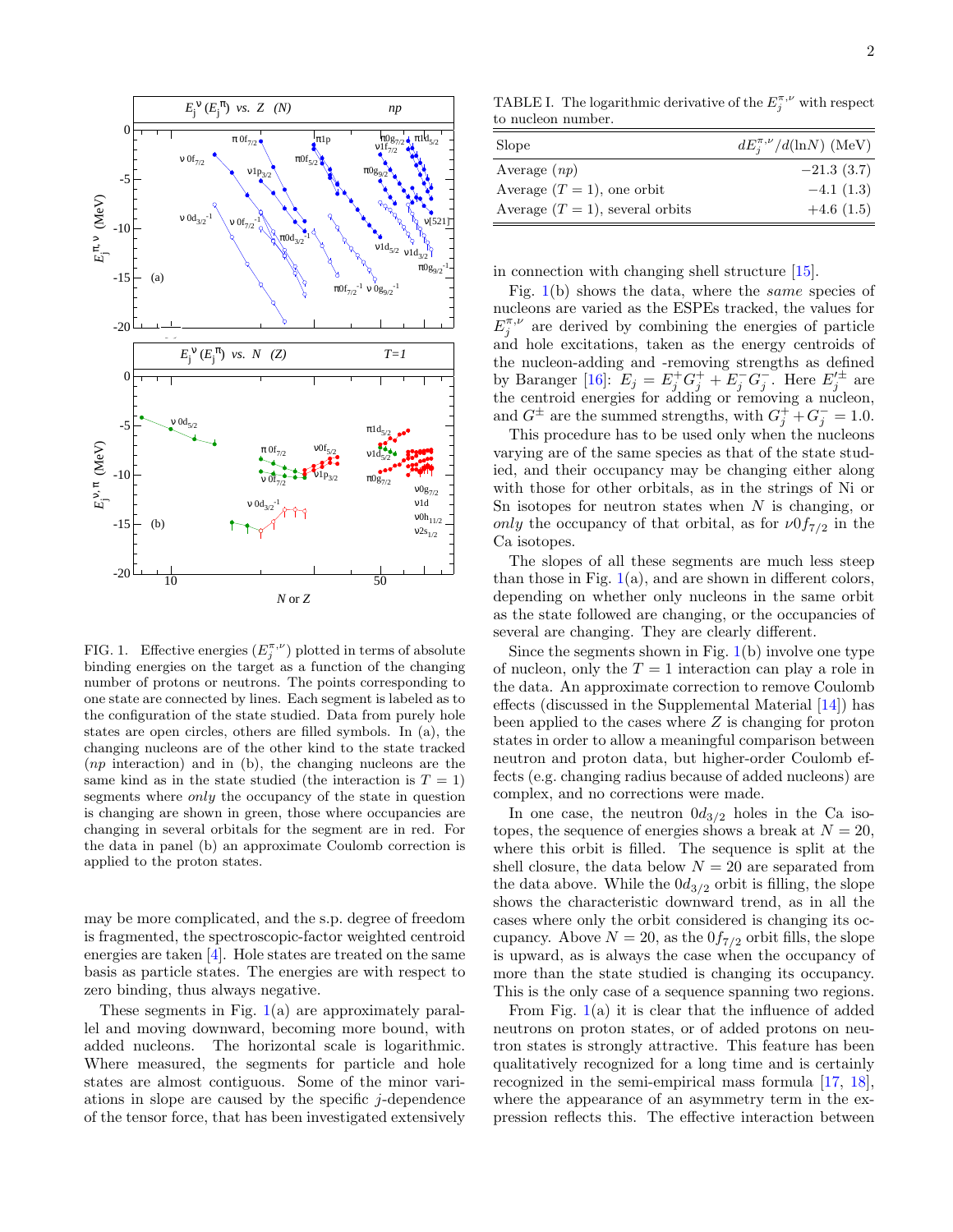a neutron and proton is sometimes referred to as the np interaction, which in the isospin nomenclature amounts to the average of the  $T = 0$  and  $T = 1$  interactions between two nucleons. In comparison, the energy changes much less for neutron states as neutrons are added, or for protons with  $Z$  changing, where the interaction must be isospin  $T = 1$  by definition. Thus, as is well known and expected from one-pion exchange, the  $T = 0$  interaction is much stronger than the  $T = 1$ . To study the features in the data further we analyze the slopes of the line segments. Note that one case is included, that strictly speaking does not quite belong, but is the only well-deformed case: the Nilsson orbit  $1/2^-$ [521] had been extensively studied experimentally in transfer reactions and the approximate dependence on proton number was plotted, while not strictly constraining the number of neutrons.

The apparent similarity between the slopes of energies changing with nucleon number, is a feature of plotting them on a logarithmic scale in  $N$  or  $Z$ . The pattern would be quite different, were the data plotted on a linear scale. The slope for each segment,  $d(E_j^{\pi,\nu})/dN$  or  $dZ$ , are plotted in Fig. [2.](#page-2-0) The lines correspond to constant change in energy for the same fractional change in nucleon number, consistent with the naive picture that each nucleon contributes equally to the overall binding field.

Indeed, the slopes of the different line segments follow the lines with some scatter, likely from differences in overlaps between orbits and the details of the effective interaction, such as the tensor component. But the scatter is small compared to its magnitude.

The mean values of the slopes (logarithmic derivative with respect to nucleon number) in the various subgroups and the rms variation among them are shown in Table [I.](#page-1-1) The individual values for these are given in the Supplemental Material [\[14\]](#page-4-9).

As is evident from Table [I,](#page-1-1) where the changing nucleons are the same as the one tracked  $(T = 1)$ , the slope is less in absolute magnitude than for the  $np$  case. This is the most dramatic difference. It is approximately consistent with the empirical 'symmetry term' in the Semi-Emiprical Mass Formula and the Woods Saxon potentials of the optical model for nucleons which is briefly discussed further below. But to our knowledge, the universality of this behavior in the data for binding energies of single-particle states has not been previously noted. The difference in the two groups of  $T = 1$  segments is also evident in the figure, and is seen in Table [I,](#page-1-1) with the scatter within each of the two subgroups (1.4 and 1.7 MeV), much less than the separation between them (9.1 MeV).

In a past survey, some of us studied two-nucleon spectra outside closed shells [\[19\]](#page-4-14), where complete multiplets for two nucleons outside doubly-closed-shell nuclei were reviewed. At doubly-closed shells, such as  ${}^{16}O$ ,  ${}^{40}Ca$ ,  $90Zr$ , or  $208Pb$ , where the difference in binding energies of one particle outside the core nucleus is compared with



<span id="page-2-0"></span>FIG. 2. The slope of effective energies vs. nucleon number for the line segments shown in Fig. [1.](#page-1-0) Blue dots are the slopes for segments where the nucleons changing are different from the one in the state,  $np$ , those in panel (a) of Fig. [1.](#page-1-0) The red and green points correspond to the slopes of segments where the nucleons are the same species as in the state,  $T = 1$ , from panel (b) in the previous figure. The lines represent a  $1/N$  or  $1/Z$  dependence, normalized to the data (the assumption that the slope in fractional change in the numbers of nucleons is constant). The shaded areas indicate the approximate range of the data. The inset shows the monopole of the empirical two-body matrix elements from Ref. [\[19\]](#page-4-14) as discussed in the text with the nucleon numbers the average of the species contributing to that multiplet for that nucleon. The shaded areas and the lines are the same in the inset as in the main figure.

that of the two nucleons, yielding the complete multiplet for the two-body  $(NN)$  interaction in nuclei such as  $^{210}$ Bi,  $^{210}$ Pb, and  $^{208}$ Bi.

The monopole moment  $M_0$  of the experimental multiplets should be closely linked to (effectively the same as) the slopes derived here. This is shown in the inset of Fig. [2.](#page-2-0) The energy in each data point in this inset is the monopole moment of a multiplet from Ref. [\[19\]](#page-4-14), with the nucleon number the average of that for the two nucleon species contributing. The process of going from the binding energy of one nucleon to that of two nucleons outside the core, amounts essentially to the same as determining a slope with only the first step after a closed shell used.

It is remarkable that the  $M_0$  values for identical orbits, fall mostly below 0, and the ones for non-identical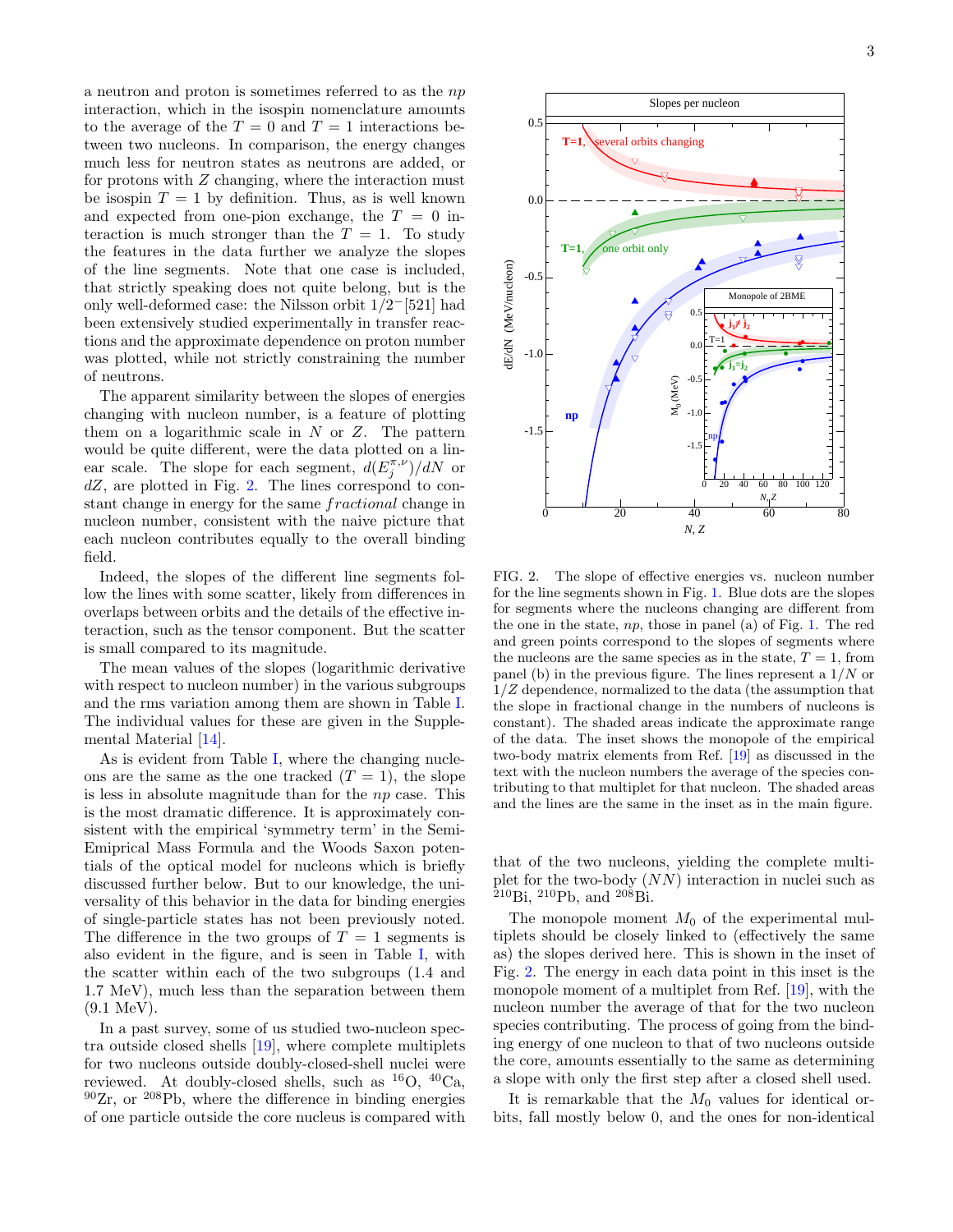ones (red) above it. Thus the observed patterns in the slopes is confirmed, and not an artifice arising from the approximations in of the Baranger interpolation [\[16\]](#page-4-11), for instance. We will return to this briefly below.

The purpose of this note was primarily to present the data in as model-independent way as possible. Nevertheless, some discussion of the potential for the nucleonnucleus interaction seems appropriate. This has been approximated in shell-model studies of nuclear structure by oscillator potentials for the sake of calculational convenience, and more recently by ab initio calculations where the interaction is derived from the empirical free NN scattering. In parallel, nucleon scattering was parameterized historically since the introduction of the empirical optical model [\[20\]](#page-4-15), to fit data on the scattering of nucleons on nuclei (for example, Ref. [\[21\]](#page-4-16)) and later also used to describe bound single-particle states adjacent to closed shells [\[22\]](#page-4-17). To our knowledge such potentials have not been applied systematically to the change in bound-state energies as a function of nucleon number. The functional form has a diffuse edge and finite binding, and is characterized by radius that varies as  $r_0A^{1/3}$  and a strength that is a constant,  $V_0$ , plus a symmetry term proportional to  $\pm V_{sym}(N - Z)/A$ . The exact parameters do not matter for this qualitative behavior, the values used were  $r_0 = 1.17$  fm,  $V_0 = -50$  MeV, and  $V_{sym} = 30$  MeV.

As shown in Fig. [3,](#page-3-0) a pattern qualitatively similar to that seen in the data requires a cancellation between the effect of the symmetry term and the changing radius. A symmetry term with a fixed radius would yield a dependence with slopes that are roughly equal and opposite, while a changing radius with no symmetry term would give essentially the same slopes. But when both are included, the pattern is similar to what is seen in the data.

The near-cancellation of the effects of an increasing radius and a decreasing potential strength happens in the potential for neutrons with changing neutron number. But in the proton potential the radius still increases, but the sign of the symmetry-term contribution to the potential changes, the two terms have the same sign, and reinforce the change. That is as should be expected with an empirical potential.

One should not regard this as an 'explanation,' rather that the empirical parameterization does describe the data, reasonably well. The symmetry term implicitly assumes that it is a perturbation on the main part of the interaction. But in view of this pattern that has been well known, and that we again demonstrate in the data collected in this paper, one could also write a mathematically exactly equivalent form in terms of a first term describing the interaction with the other type of nucleons  $V_{np}$ , and the second with the same type,  $V_{T=1}$  instead of  $V_0$  and  $V_{sym}$ . This would yield  $V_{np} \cong -80$  MeV and  $V_{T=1} \cong -20$  MeV (and thus,  $V_{T=0} \cong -140$ ).

The observation that the  $T = 0$  and 'np' interactions are much stronger than that between identical  $T = 1$ nucleon pairs is certainly not new. The interaction between the increasing radius and the symmetry term, is

30 40 50 70 100 -8 -7 -6 -5 -4 *N* protons neutrons 30 40 50 70 100 *N* 30 40 50 70 100 *N* FIG. 3. Calculations of the changing energy of a  $1/2^+$  state in a Woods-Saxon potential for the seven stable even Sn iso-

<span id="page-3-0"></span>topes. The red points show the behavior of a proton state, the blue ones for a neutron state. The left panel shows the behavior with neutron number  $N$  with a typical potential, radius increasing as  $A^{1/3}$  and a symmetry term proportional to  $(N - Z)/A$ . The middle panel shows the results with the same symmetry term and the radius fixed at that for  $112\text{Sn}$ . The right hand panel is with no  $(N - Z)/A$  dependence, the potential fixed at the value for  $\frac{112}{2}$ Sn, and the radius again changing as  $A^{1/3}$ .

built into the empirical parameterization of the Woods-Saxon potential. The symmetry term also must account for the changing radius in a different way, and the cancellation between the two effects arises from the model used. Consider the string of Sn isotopes with 50 protons. These protons are the dominant source of the potential that binds the neutrons. The closed shell of protons remains essentially the same throughout the Sn isotopes, except that the nuclei must be getting larger with added neutrons and the protons spread out over a larger volume. If these protons contribute equally to the overall potential, then their dilution will correspond to a weaker potential. This qualitative argument needs to be taken with caution, since the measured charge radius is changing in a somewhat complex way; at a rate slower than  $A^{1/3}$  when neutrons are added, but the rate is not the same in the Sn isotopes as in the Ca isotopes. The use of the symmetry term in average potential is a useful empirical tool, but it is an approximation.

To discuss the two groups of slopes for the  $T = 1$ segments we consider the behavior of the corresponding two-body matrix elements from Ref. [\[19\]](#page-4-14) that are shown in the inset of Fig. [2.](#page-2-0) Here the behavior of the two groups of  $T = 1$  slopes is very similar to the pattern of  $T = 1$  matrix elements in [\[19\]](#page-4-14) for the  $j_1 = j_2$  and the  $j_1 \neq j_2$  matrix elements. In that reference, the very small (and sometimes repulsive) matrix elements were approximately reproduced by two interactions, an attractive Yukawa potential with a range of one-pion exchange, and a longer range repulsive term, that tended to cancel